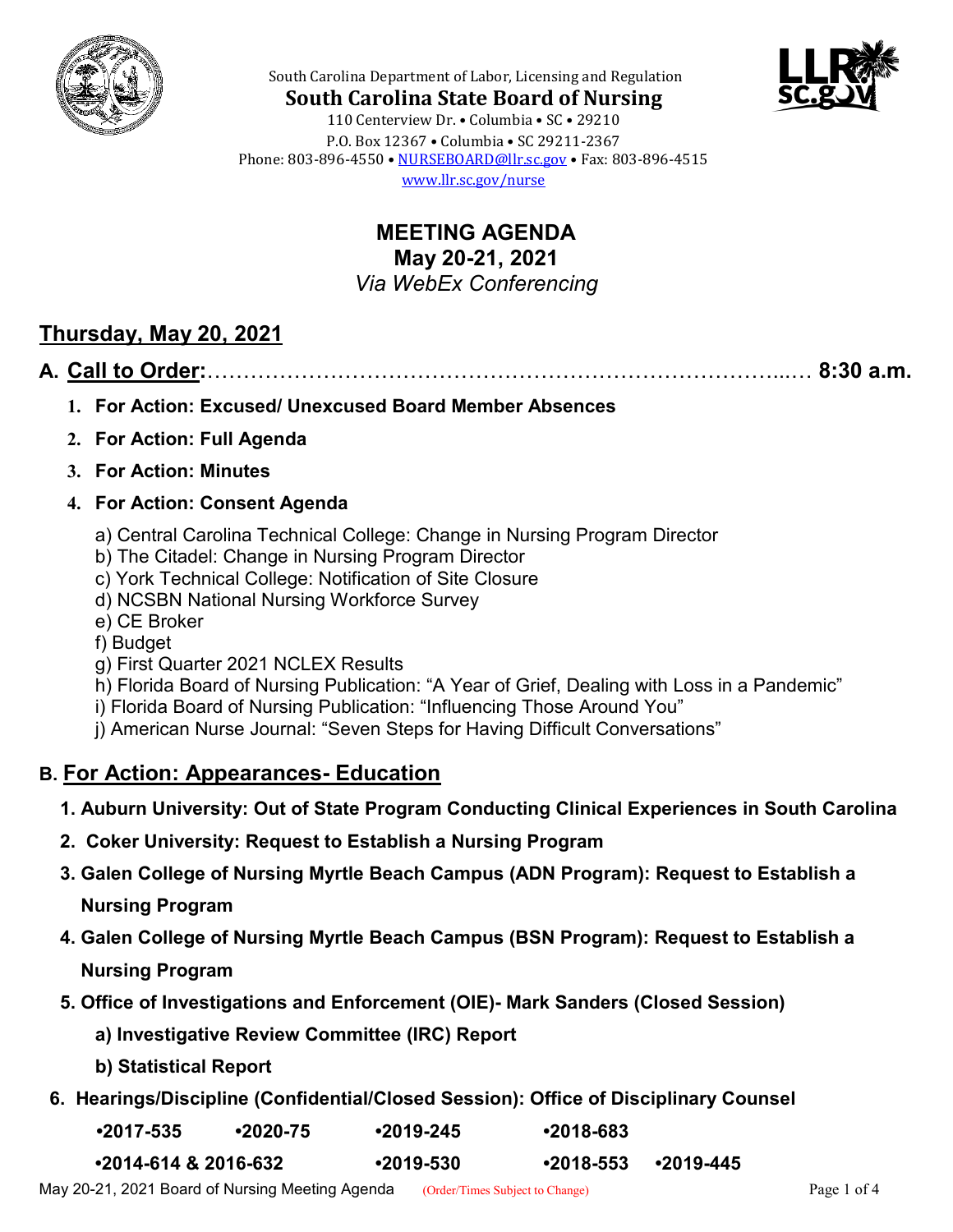- **7. ODC Reports (Confidential/Closed Session): Office of Disciplinary Counsel**
	- **a) Administrator Review Report- Megan Flannery, Assistant Disciplinary Counsel**
	- **b) Waived Final Order Hearing Report 2019-578 2019-367 2020-222 2016-681**
	- **c) Office of Disciplinary Counsel Statistics- Tina Brown, Assistant Disciplinary Counsel**
- **8. Adjournment for the Evening**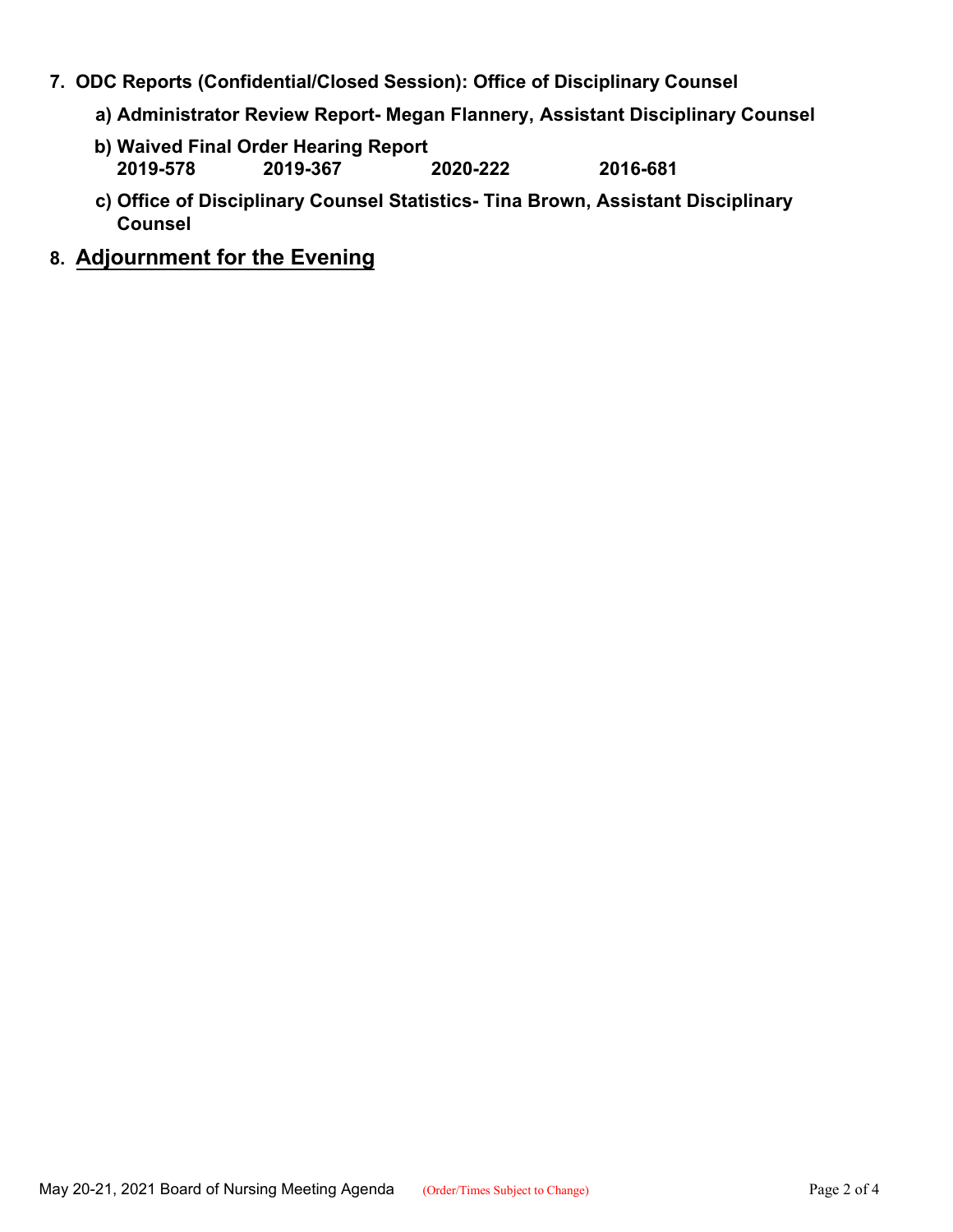## **FRIDAY, MAY 21, 2021**

**D. Call to Order………………………………………………………………………… 8:30 a.m.**

### **E. For Action: Appearances**

- **1. Application/Compliance Appearances (Closed Session)**
	- **•Applicant One •Applicant Two •Applicant Three**
- **2. Hearings/Discipline (Confidential/Closed Session): Office of Disciplinary Counsel**

**•2017-599**

- **3. The Recovering Professionals Program**
	- **a) MAT Discussion**
	- **b) RPP Questionnaire**
- **F. Reports/Discussion Topics:** *(May also be taken up before, between and after appearances)*

### **1. Education Report (For Discussion/Action)**

*(This will most likely occur on Thursday right after the Education* 

*Appearances)*

- **a) Updates from the ACONE and APC**
- **2. Practice Report (For Discussion/Action)**
	- **a) Advisory Opinion #73 (Newly Formulated)**
	- **b) Advisory Opinion #5 (Reviewed with No Changes Suggested)**
	- **c) Advisory Opinion #7 (Reviewed with No Changes Suggested)**
	- **d) Advisory Opinion #11 (Proposed Changes)**
	- **e) Advisory Opinion #12 (Reviewed with No Changes Suggested)**
	- **f) Advisory Opinion #19 (Reviewed with No Changes Suggested)**
	- **g) Advisory Opinion #21 (Reviewed with No Changes Suggested)**
	- **h) Advisory Opinion #33 (Proposed Changes)**
	- **i) Advisory Opinion #39 (Reviewed with no changes suggested)**
	- **j) Advisory Opinion #41 (Reviewed with no changes suggested)**
	- **k) Review of Scope of Practice Decision Tree**
- **3. Administrator's Report** *(For Information)*
	- **a) Updated Statistics**
	- **b) Board Member Updates**
	- **c) Staff Update**
	- **d) Nurse Licensure Compact Update**
	- **e) Scam Alert**
	- **f) Mid-Cycle Survey**
	- **g) Upcoming NCSBN Meetings**

### **3. Advice Counsel Report (For Discussion/Action)**

- **a) Issuances of Subsequent Temporary Licenses**
- **b) IELTS/English Proficiency Scoring**
- **c) APRNs Seeking to Perform X-Rays, Fluoroscopy, Etc.**